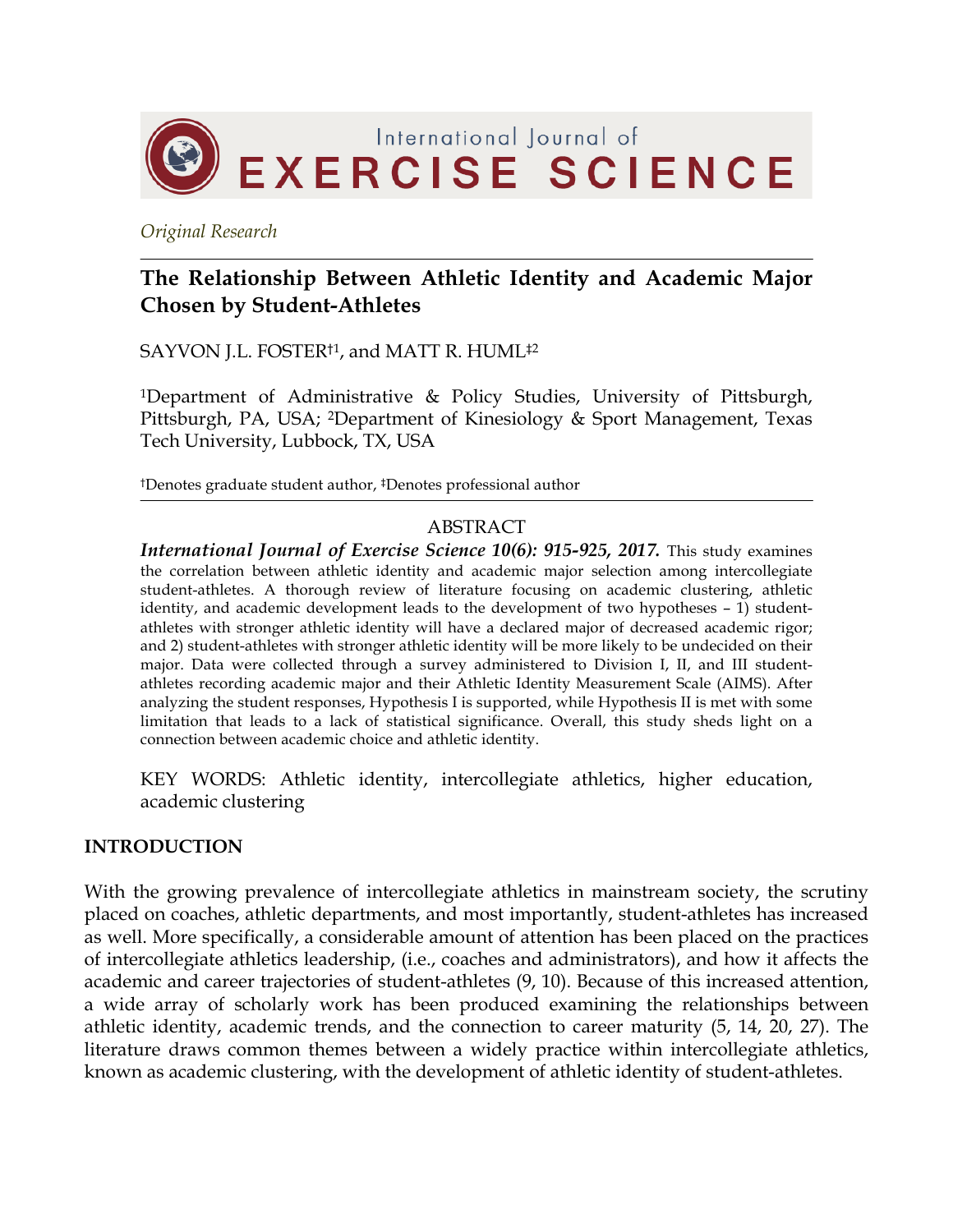Recently, the National Collegiate Athletic Association (NCAA) implemented significant changes to how they assess the academic performance of their member institutions. The NCAA introduced the Academic Reform Package in April 2004 as a means to promote academic success whilst achieving athletic success for student-athletes (28). Part of this was the Academic Progress Rate (APR), which is used to evaluate the academic progress of each athletic team. For teams to remain in satisfactory standing with the NCAA, each team must report a 925 out of 1000 APR score (29). If this score is not met, each team faces decreased scholarships and/or NCAA sanctions. Another rating scale implemented by the NCAA is the Graduation Success Rate (GSR), which provides statistical data related to student-athletes earning degrees (30). Although the NCAA has implemented strategies to promote academic success for their student athletes, strategic marketing campaigns within the organization leave room for speculation. For example, although the GSR shows a high percentage of studentathletes earning degrees, when filtered by specific sport, gender, and/or race, the statistics change drastically. For example, Division I male and female athletes' graduation percentages were 56% and 71%, respectively (9). Using race as the filter for GSR, the results show African-American student-athletes graduate at a significantly lower rate than their Caucasian teammates. With such large disparity is GSR numbers, but consistent APR results, focus must shift onto the academic practices that impact student-athletes.

With student-athletes and athletic departments under pressure to maintain high APR and GSR rates, it has led to unintended consequences on the student-athlete academic experience. One of these changes has been defined as academic clustering, which is when a particular population of students enroll within an academic major or courses, particularly seen with student-athletes (9, 10). Once 25% of the members within a team are enrolled in the same academic major, they are considered an academic cluster. The selection of academic majors for student-athletes have a wide range of perspectives, but the most common are: (a) direct advisement from coaches or academic advisors, (b) actual interest in program, i.e., Sport Management is a common cluster major, but being that student-athletes have a special interest in sport, the selection seems plausible, and (c) little to no resistance in rigor, class flexibility, and/or faculty associated with the athletic department (1, 18, 19).

Scholars have highlighted how academic clustering frequently exists within revenuegenerating sports, such as football and men's basketball (35). By enrolling students in 'easier' programs, either by rigor or flexibility, coaches can ensure their student-athletes are meeting the academic requirements while not sacrificing attention and efforts with their sport (21). Fountain and Finley (10) examined the media guides of a Division I football program over a period of 10 years and tracked the academic progress of the players from freshman to senior (graduating) year. The results showed there was a mass matriculation into a handful of majors, such as general/university studies, sport/recreation management, and/or social sciences by the end of the students' matriculation. This trend was even more prevalent with the minority student-athletes, whereas their Caucasian teammates had slightly more diversity within their academic majors. This funneling into specified academic programs not only limited the academic development of student-athletes, but the overall identity development of studentathletes is affected.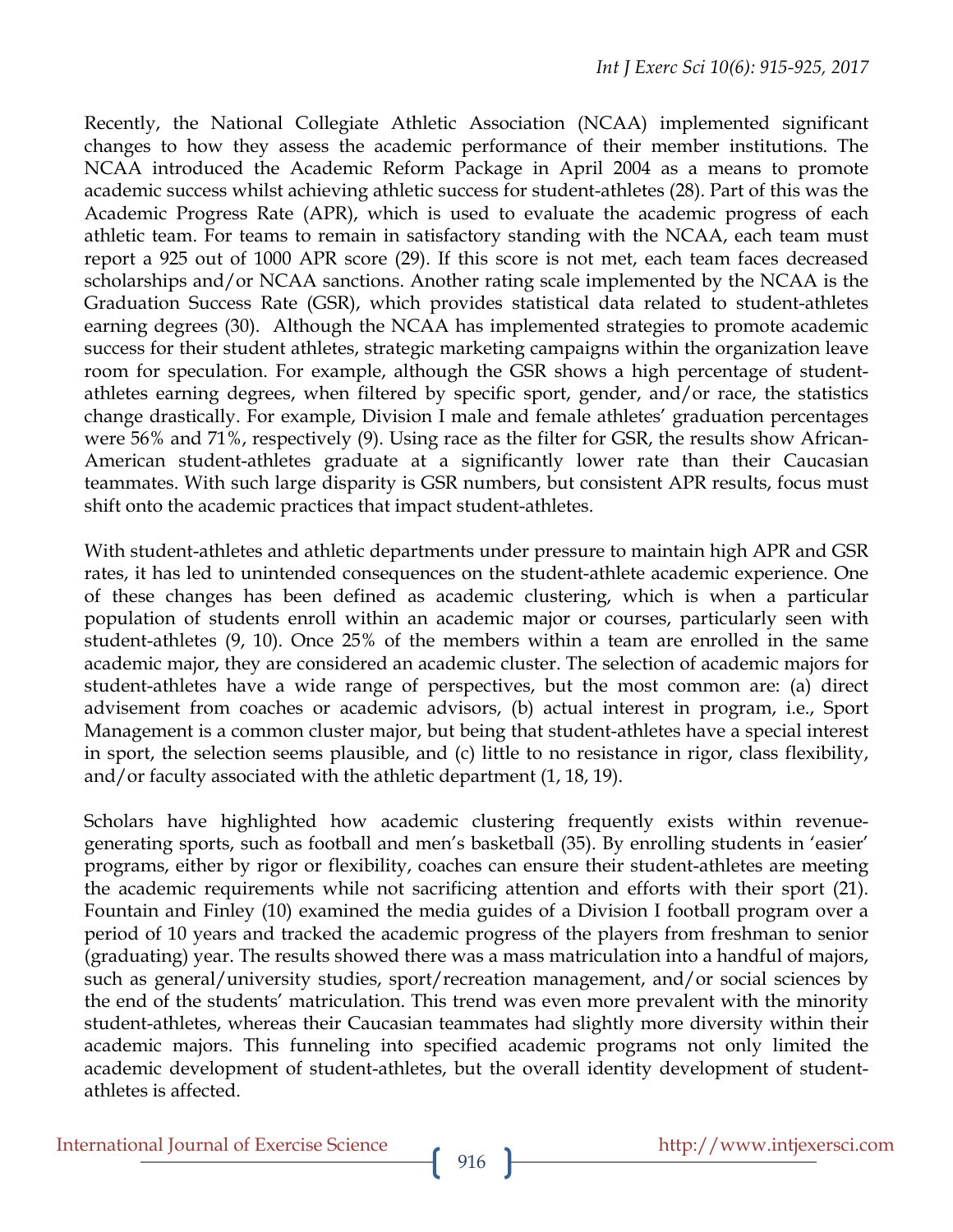Placing a strong emphasis on meeting the APR requirement is commendable. However, by funneling student-athletes into specific majors due to their lowered rigor and flexibility when scheduling around practice and travel, while also disregarding the interests and goals of the student-athletes, is detrimental to their academic and career trajectories (20). By overemphasizing the role of being an athlete, student-athlete unknowingly create a psychosocial divide between their academic and athletic identities. If this divide leads studentathletes to identify more with their role as an athlete, it can lead to a downward trend in academic output, such as lower grade point averages (GPA) and overall effort put into academics (2). This lowered effort and downward trend in GPAs would negatively impact the APR and GSR, but due to strategic placement in less rigorous majors, the negative trends are successfully prevented.

Even with the academic front being secured, the career component of academic clustering has not been fully addressed. Because the role of being an athlete is heavily emphasized, studentathletes often find themselves unprepared for life after sport. By their athletic identity possessing a high degree of individual salience, student-athletes spend little time exploring other academic or career opportunities. This lack of exploration leads to a period of career immaturity, meaning that their development of skills necessary to their career achievement are somewhat non-existent when compared to that career mature counterparts (27). This career immaturity is directly related to a lack of academic interest or preparation, overemphasis of the athletic role, and delayed motivational sense of self.

As with all college students, identity development is a process that is the culmination of past and present experiences. When these experiences are socially or culturally influenced, particular components of ones' identity are largely impacted (5). For student-athletes, the dual role they hold within their respective institutions is largely impacted by their experiences prior to college and are even further impacted by their college experiences as a student-athlete. The varying degrees of motivation towards sport participation and academic achievement are direct responses to student-athletes' views of self (42). The Athlete Identity Measurement Scale (AIMS) was designed to evaluate the saliency of athletic identity to ones' core being (4, 5). Student-athletes who possessed a strong athletic identity were more likely to develop depressive moods if their athletic career ended, but also lacked the necessary preparation to explore career opportunities (27). The overwhelming disparities between academic and career exploration is a growing concern within the realm of intercollegiate athletics. Furthermore, the underlying connection between athletic identity and the motivation to explore academic and career opportunities creates additional challenges for student-athlete academic welfare. The connection between both areas lies within the academic clustering of student-athletes. By gradually funneling student-athletes into academic programs conforming to their athletic identity, is that detrimental to their overall academic and career development? If so, is there a possible way to allow student-athletes to pursue academic majors of their choice, while also providing the necessary resources to ensure that all NCAA requirements are being met?

The purpose of this study is to explore the effect of athletic identity on the major choices of college student-athletes. Previous academic clustering studies have not explored greater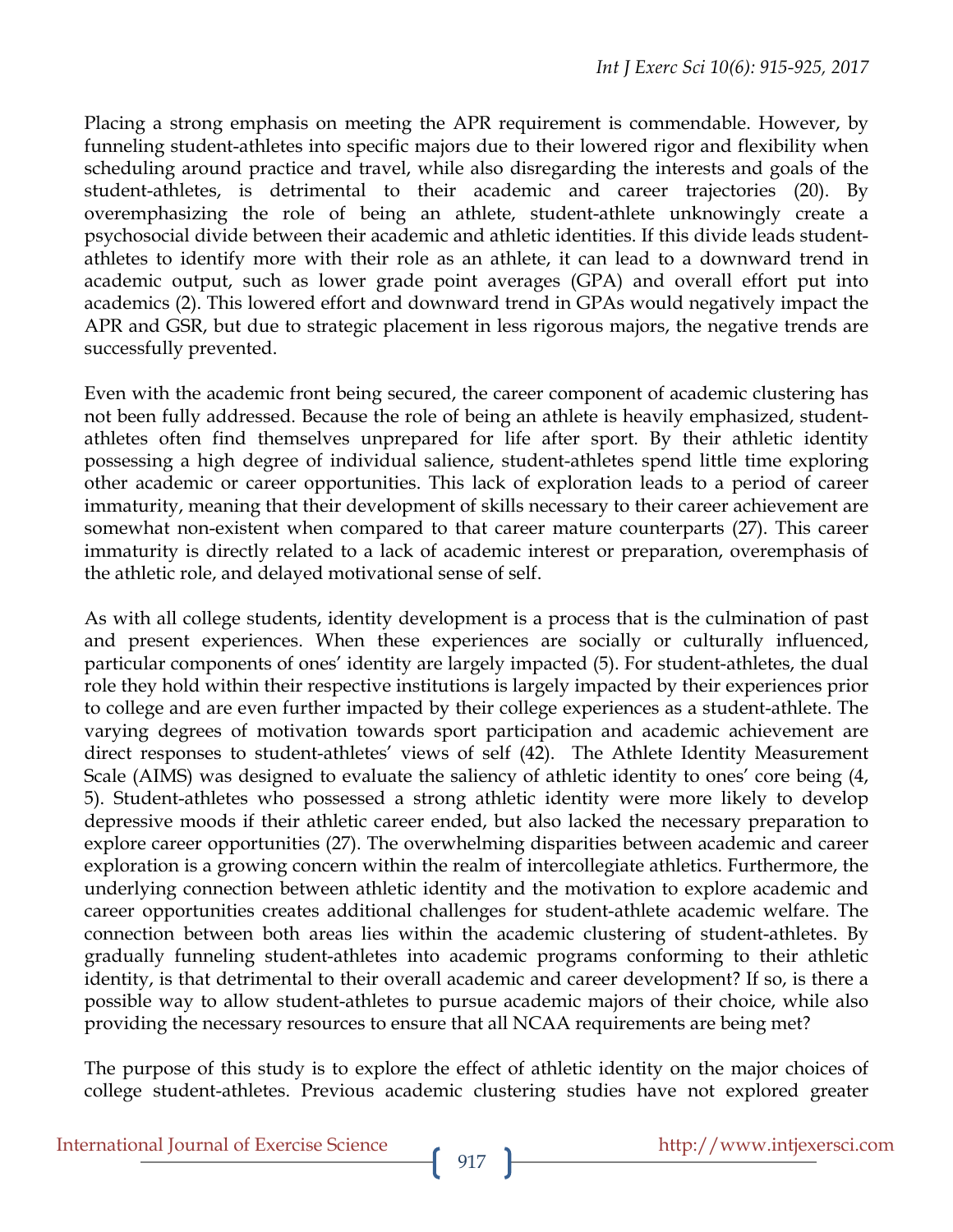details on why student-athletes are choosing specific majors at high rates compared to others (9, 10, 15, 38). With significant research pointing to the possibility of student-athletes choosing a major with less responsibilities and minimized conflicts with their sport (1, 8, 34). Assessing the difficulty of academic majors can be challenging, as majors can fluctuate on their academic rigor from different universities, program accreditation, and even faculty within the program. To counter these challenges, the researchers used the National Survey of Student Engagement (NSSE), which provides detailed information on weekly time spent by college students on their coursework and other requirements for their major (32). To further explore this gap in the literature, the following hypotheses guided this study:

Hypothesis 1 (H1): Student-athletes with stronger athletic identity will have a declared major of decreased academic rigor.

Hypothesis 2 (H2): Student-athletes with stronger athletic identity will be more likely to be undecided on their major.

For H1, there is a litany of research showing student-athletes with a strong athletic identity will perceive academic responsibilities as a secondary concern compared to their athletic duties (3, 22, 26). Concerns have been raised about student-athletes choosing their major not based on their career goals, but to accommodate around their athletic schedule (12, 36). Within this decision, choosing athletics over academics means the student-athletes is risking their career satisfaction and future earning potential (17, 39). Because of these risks, it is important to directly assess if student-athletes possessing a strong athletic identity are pursuing less rigorous majors.

For H2, it is a slight extension to the first hypothesis, but instead focusing on only studentathletes who have a declared major of "undecided" or "undeclared". Tens of thousands of students enter higher education with undecided on their major (11). Studies on undecided students have shown there are more frequently to pose reduced academic performance and persistence towards graduation (25). Undecided students are also more likely to portray pessimism for their career outlook and lower self-efficacy for decision-making ability for their career choices (6). Many of these academic concerns for undecided students are similar to concerns about student-athletes (37, 40). In fact, intercollegiate athletics has frequently used a first-year course to introducing student-athletes to the various offices and academic opportunities available on their campuses, similar to the exploratory courses used for undecided students across higher education (41). Because of these similarities, and the strong association between athletic identity and the reduced emphasis on academic priorities, a further examination between the relationship of athletic identity and declaring an undecided major is warranted.

# **METHODS**

# *Participants*

The participants for this study are active student-athletes at NCAA (Division I, II, and III) institutions (*n* = 546). The target population was chosen because of their unique experience of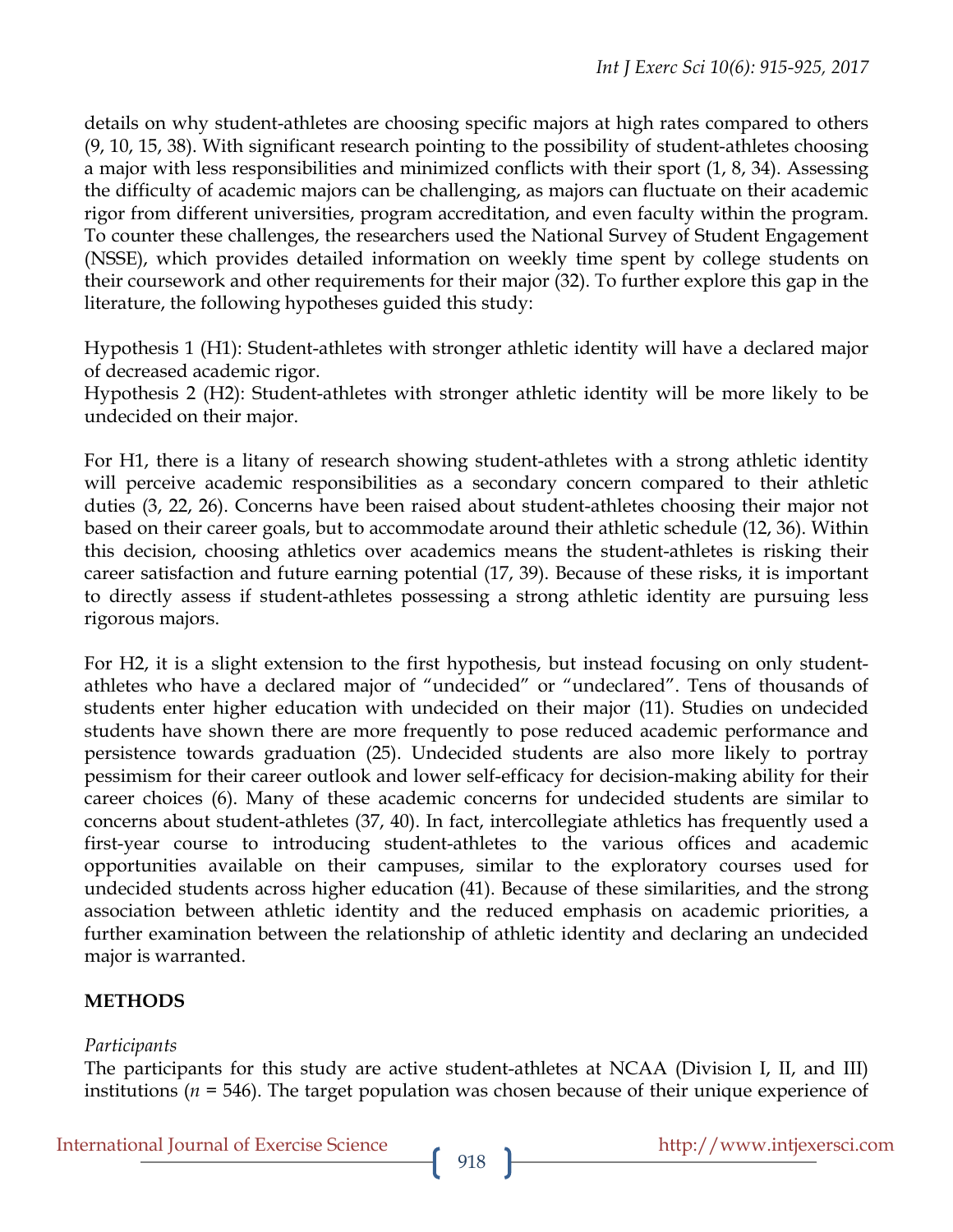participating in elite level sport and being required to participate in college courses. Also, the survey was chosen to be distributed across all three NCAA divisions to provide greater generalization of results to the student-athlete academic experience (7). More detailed information on the survey participants and their demographics are available in Table 1.

| Characteristic                   | $\it n$        | $\%$           |
|----------------------------------|----------------|----------------|
| Gender                           |                |                |
| Male                             | 161            | 30             |
| Female                           | 385            | 70             |
| Race                             |                |                |
| American Indian/Native Alaskan   | $\overline{2}$ | $\leq 1$       |
| Black/African American           | 32             | 6              |
| Asian                            | 10             | $\overline{2}$ |
| Hispanic/Latino/Latina           | 18             | 3              |
| Native Hawaiian/Pacific Islander | 3              | $\leq 1$       |
| White/Caucasian                  | 443            | 81             |
| Multi-Racial                     | 31             | 6              |
| Other                            | 7              | $\mathbf{1}$   |
| Year in College                  |                |                |
| First                            | 211            | 39             |
| Second                           | 105            | 19             |
| Third                            | 119            | $\overline{2}$ |
| Fourth                           | 91             | 17             |
| Fifth                            | 19             | $\overline{4}$ |
| <b>NCAA Division</b>             |                |                |
| Division I                       | 217            | 40             |
| Division II                      | 228            | 42             |
| Division III                     | 101            | 19             |
| Public/Private                   |                |                |
| Public                           | 203            | 37             |
| Private                          | 343            | 63             |

**Table 1.** Demographic characteristics of participants (n = 546).

*Note.* Totals of percentages may not equal 100 due to rounding

#### *Protocol*

To assess the effect of athletic identity, the researchers utilized the athletic identity measurement scale (AIMS) (5). Athletic identity has been defined as, "the degree to which an individual identifies with the athlete role" (5, p. 237). The original AIMS scale is a unidimensional, 10-item scale. The researchers utilized a revised version of AIMS, which include seven items and has three dimensions (social identity, negative affectivity, and exclusivity) (4).

Participants also were provided an opportunity to provide their current major. To code these majors, the researchers utilized results NSSE (32). NSSE provides summary tables on many different frequencies and engagement indicators from freshman and senior college students. For this study, the researchers gathered information from two items on the average amount of time they spent weekly on their major/coursework. NSSE provides this breakdown across ten

International Journal of Exercise Science http://www.intjexersci.com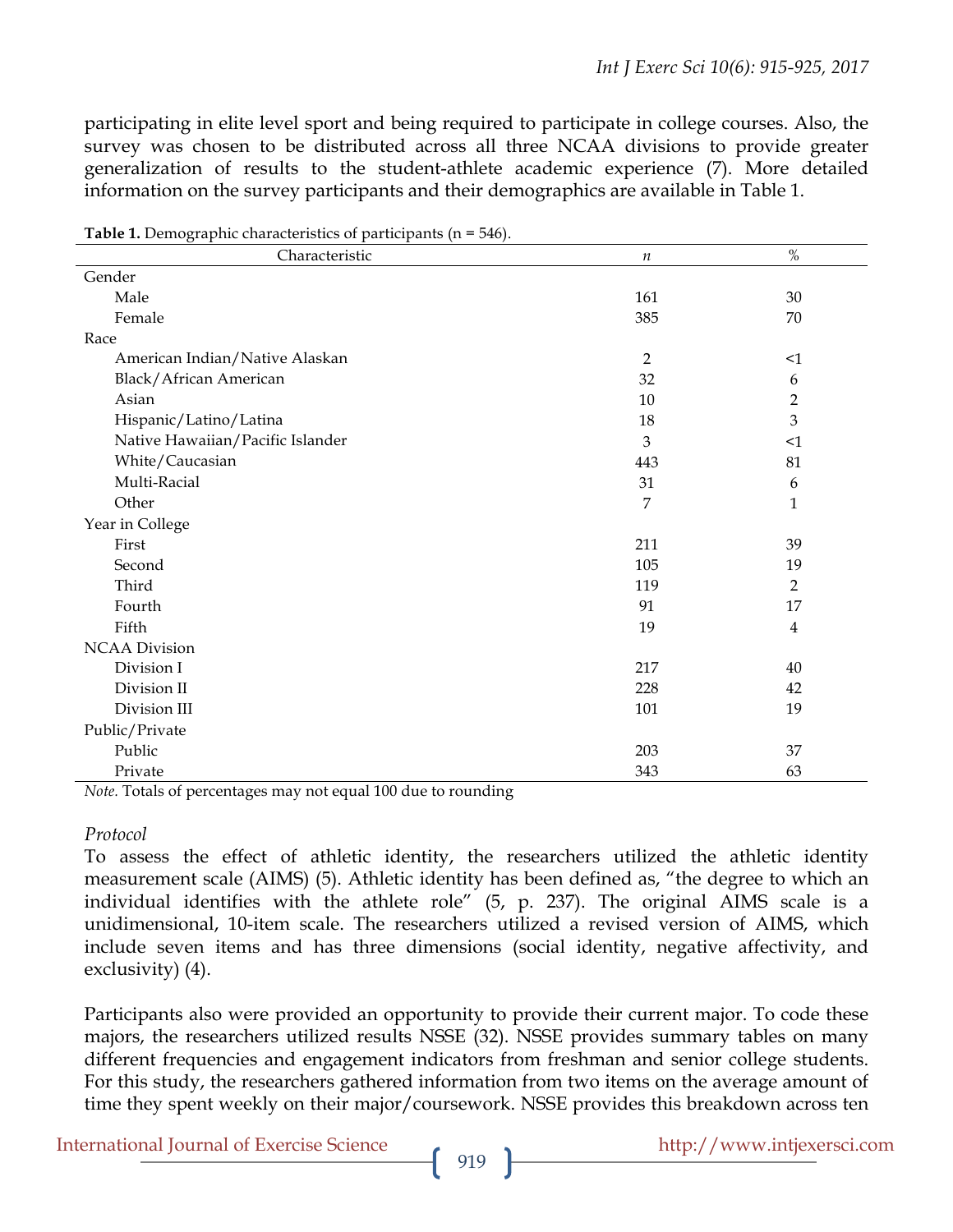different major categories. To provide a more accurate rank-order of majors by the amount of time required to complete coursework, the researchers calculated a mean for each major category including both freshman and senior college students (32). Additionally, NSSE provides a codebook, showing which majors were designated within each major category (33). Using the codebook, the researchers re-coded the participant's major designations to align within each major category outlined by NSSE. The re-coding allowed a rank order of major declarations, with 1 being the lowest amount of time spent on coursework (as assessed by NSSE), and 10 being the highest amount of coursework. Any major choices by participants that did not align with the choices outlined on NSSE were removed from analysis for H1. Coding for declared and undeclared majors was completed by coding all participants who provided a major that was not undeclared as a decided student and any student listing their major as undeclared or blank was considered an undecided student. The frequency table of major choices and undecided majors is provided in Table 2.

| <b>There =</b> Trequency characteristics for station attitude major choices. |                  |      |  |  |  |
|------------------------------------------------------------------------------|------------------|------|--|--|--|
| Characteristic                                                               | $\boldsymbol{n}$ | $\%$ |  |  |  |
| Major Choices                                                                |                  |      |  |  |  |
| Communication, Media, PR (Lowest)                                            | 20               | 4    |  |  |  |
| <b>Social Services</b>                                                       | 16               | 4    |  |  |  |
| <b>Business</b>                                                              | 86               | 19   |  |  |  |
| Social Sciences                                                              | 68               | 15   |  |  |  |
| Education                                                                    | 23               | 5    |  |  |  |
| <b>Health Professions</b>                                                    | 96               | 21   |  |  |  |
| Arts & Humanities                                                            | 30               | 7    |  |  |  |
| Physical Sciences, Math, Computer Science                                    | 17               | 4    |  |  |  |
| Biology, Agriculture, Natural Sciences                                       | 60               | 13   |  |  |  |
| Engineering (Highest)                                                        | 41               | 9    |  |  |  |
| Undecided/Decided                                                            |                  |      |  |  |  |
| Undecided Student                                                            | 69               | 13   |  |  |  |
| Decided Student                                                              | 475              | 87   |  |  |  |

| Table 2. Frequency characteristics for student-athlete major choices. |  |  |  |
|-----------------------------------------------------------------------|--|--|--|
|-----------------------------------------------------------------------|--|--|--|

*Note.* Totals of percentages may not equal 100 due to rounding

#### *Statistical Analysis*

The revised version of AIMS allows the researchers to compute composite scores of each dimension (social identity, negative affectivity, and exclusivity). By computing the composite scores, this allows the researchers to perform multiple regression using the order-rank major (ordered by academic rigor) as the dependent variable and the AIMS subscales as the predictor variables. To perform analysis on the effect of athletic identity on undecided students, an analysis of variance (ANOVA) was performed to analyze differences between AIMS subscales and whether the participant had a declared or undeclared major.

# **RESULTS**

To test the researcher's first hypothesis, a multiple regression was performed, with designated major as the dependent variable and the three AIM subscales (social identity, negative affectivity, and exclusivity) as the predictor variables. The results from the multiple regression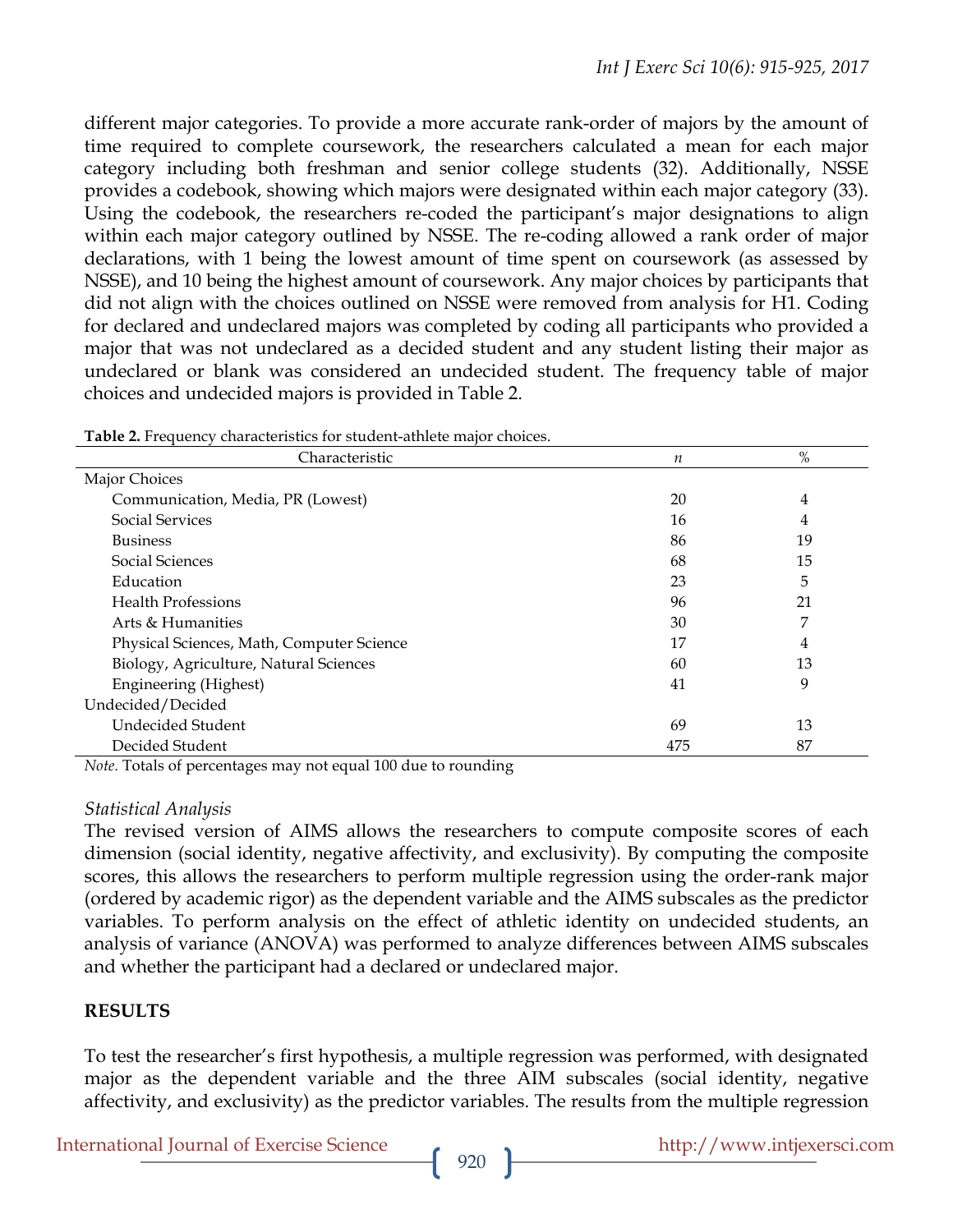is provided in Table 3. The overall regression model was statistically significant  $(p < .01)$ , meaning the proposed regression model results in a significantly better prediction than the rank-order of majors (based on rigor) alone. The correlation between the dependent and predictor variables was .17 and possessed an  $\mathbb{R}^2$  of .03. Investigating further, two of the three AIMS subscales, social identity and exclusivity, had a negative effect on the rigorousness of the major chosen by the participants. Of these two subscales, only one, exclusivity, was found to be statistically significant (*p* < .05). This means for every one standard deviation increase of exclusivity in athletic identity, it resulted in the student-athlete choosing a major with a .13 standard deviation decrease in academic rigor. These findings of a statistically significant regression model, and statistical significance of exclusivity on the student-athlete choosing a less rigorous major, confirms H1.

| Variable                        |         | SE B |         |         |        |
|---------------------------------|---------|------|---------|---------|--------|
| Major (Constant)                | 7.78    | 1.01 |         |         |        |
| Social Identity                 | $-0.39$ | 0.24 | $-0.09$ | $-1.65$ | 0.10   |
| Exclusivity                     | $-0.34$ | 0.15 | $-0.13$ | $-2.32$ | < 0.05 |
| <b>Negative Affectivity</b>     | 0.15    | 0.16 | 0.05    | 1.00    | 0.32   |
| 0.021<br>$\mathbf{v}$<br>$\sim$ | (0.01)  |      |         |         |        |

**Table 3.** Regression analysis summary for athletic identity variables predicting rigor of major.

Note: R Squared =  $0.03$  (n =  $456$ , p <  $0.01$ ).

To test the second hypothesis, the researchers performed an ANOVA, which analyzed differences between AIMS subscales and the participant's declared or undeclared major. The ANOVA results are provided in table 4. The ANOVA results for each of the AIMS subscales (social identity, exclusivity, and negative affectivity) were not statistically significant. This means there is no significant effect of athletic identity on whether a student-athlete has a declared or undeclared major. The lack of statistical significance means that H2 can be rejected.

|                      | Source         | df  | SS       | MS  | Е        |     |
|----------------------|----------------|-----|----------|-----|----------|-----|
| Social Identity      |                |     |          |     |          |     |
|                      | <b>Between</b> | 1   | .86      | .86 | 2.54     | .11 |
|                      | Within         | 542 | 184.54   | .34 |          |     |
| Exclusivity          |                |     |          |     |          |     |
|                      | Between        | 1   | .54      | .54 | .60      | .44 |
|                      | Within         | 542 | 487.34   | .90 |          |     |
| Negative Affectivity |                |     |          |     |          |     |
|                      | Between        | 1   | $\theta$ | 0   | $\theta$ | .99 |
|                      | Within         | 542 | 358.95   | .66 |          |     |

**Table 4.** One-way analysis of variance summary table for the effects of athletic identity on undeclared/declared major.

#### **DISCUSSION**

This study explored the effect of athletic identity on the major choices of college studentathletes. Examining the effect of athletic identity on academic outcomes is important because of the previous connections between athletic identity stunting the academic development of student-athletes (23, 24). While studies have previously indirectly examined student-athlete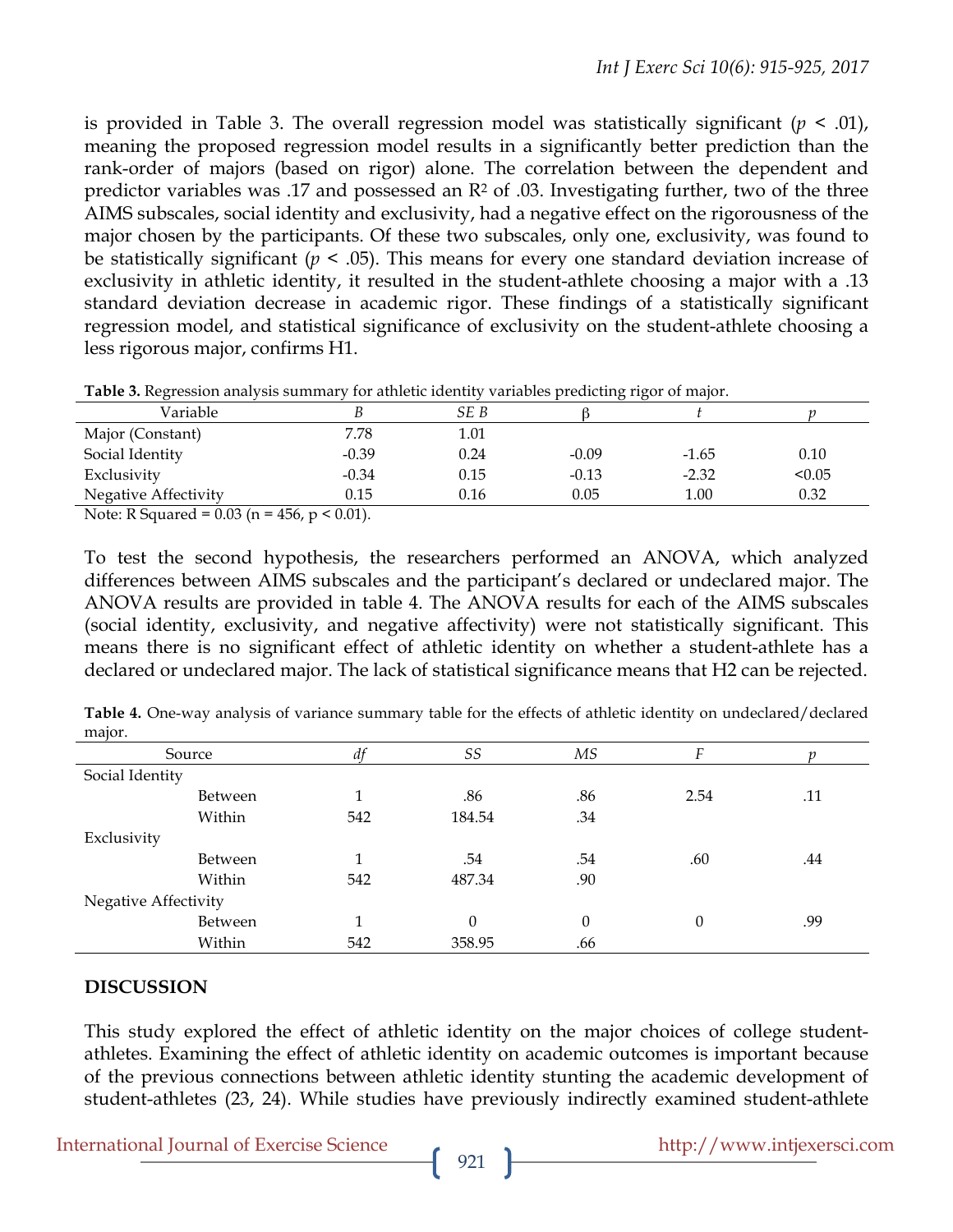major choices (9, 10, 38), no previous study has directly examined the effect of athletic identity on major choices.

The results from H1 provide further evidence that a strong athletic identity leads to negative ramifications on the student-athlete's academic experience (3, 22, 26). If student-athletes are factoring in their athletic responsibilities when choosing a major, it increases the likelihood of not choosing a major aligning with their career goals, but follows their short-term athletic goals (39). This is especially important for student-athletes possessing a strong exclusivity within their athletic identity (i.e., believing that athletics is the only importance component of their identity). These findings further reinforce the importance of athletic departments and university administrators to monitor their student-athlete's athletic identity and provide greater emphasis on academic opportunities available to students. The researchers also recommend monitoring major choices made by their student-athletes to help reduce the prevalence of academic clustering (9, 10) and/or the frequency of choosing reduced rigor majors deemed by NSSE (32, 33). This monitoring can include historical data to identify trends and whether specific majors attract a greater number of student-athletes by percentage compared to the general student population.

For H2, the results from this study were found to not support the assumption of athletic identity having an undeclared major. The lack of significance may be tied to the propensity of college students to start their higher education career as an undecided major, but ultimately finding a major suiting their needs (16). The NCAA also requires student-athletes to make meaningful progress towards degree completion during each year of eligibility (NCAA, 2016), making it difficult for student-athletes to maintain an undeclared major going into their third year of eligibility. That said, the expectation was to find potential significance from first- and second-year student-athletes on choosing a major based on their level of athletic identity.

While the hypothesis was rejected, the findings are a positive development. Research has shown that students with undeclared majors are less likely to persist towards graduation (25) and have reduced career decision-making skills (6). The lack of athletic identity's effect on student-athletes possessing an undeclared major eliminates another group of negative academic ramifications based on their varsity athletics participation. On the other hand, this may imply heavy involvement from the athletic department's academic support center is helping pushing student-athletes to declare a specific major instead of having an undeclared major (13, 18). Having an undeclared major has negative implications (25), but the potential of being pressured to choose a major has shown connections with lower graduation rates and lack of satisfaction in career outlets (39). Further examination could be utilized on predictor variables for student-athletes with undeclared majors to better predict these student-athletes and provide proactive feedback to further reduce the frequency.

This study does possess limitations on the generalization of results. The female-to-male ration of participants does not align with the participation ratios provided by the NCAA, especially the lack of male participants. Also, the researchers depended on student-athletes self-reporting their athletic identity and declared major, leading to potential response bias concerns. Lastly,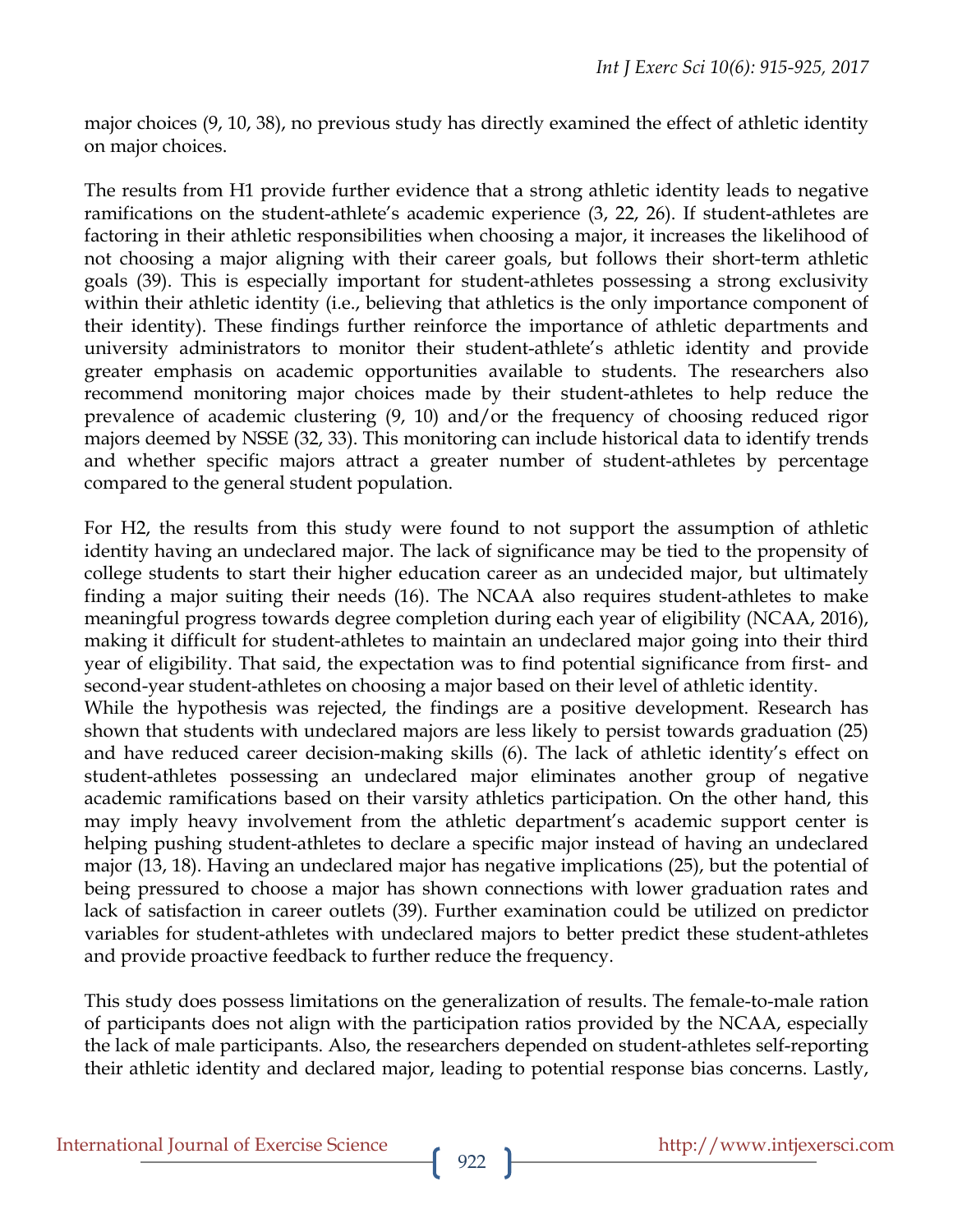the participants included only active student-athletes at NCAA institutions, limiting the generalizability to other groups of athletes (NAIA or NJCAA) or non-athlete students.

The results of this study sheds light on an important dynamic between athletic identity and academic major selection amongst student-athletes. This dynamic, although seen across all divisions and sports, largely impacts student-athletes who possess a higher degree of athletic identity. This higher degree not only limits the academic scope of student-athletes, but the scope of career preparations and exploration is limited as well. Through academic clustering, overemphasizing the athletic identity of being a student-athlete, and lack of academic and career exploration, student-athletes are finding themselves choosing academic majors with less rigor. By using rigor, or lack thereof, as the basis of academic major selection, student-athletes are choosing to place their athletic career over their academic and/or professional career. This decision negatively impacts academic and career satisfaction, along with future earning potential within their respective career fields. By better understanding this connection, athletic departments can 1) better prepare their student-athletes to understand the career outlook of their academic major, 2) assist student-athletes who have interests with majors that have a higher degree of rigor through tutoring, and 3) closer monitoring of major selection and academic advisement to better gauge the reasoning behind academic clustering.

### **REFERENCES**

1. Bell LF. Examining academic role-set influence on the student-athlete experience. J Issues Intercollegiate Athl 2: 19-41, 2009.

2. Beron KJ, Piquero AR. Studying the determinants of student-athlete grade point average: The roles of identity, context, and academic interests. Soc Sci Q 97: 142-160, 2016.

3. Bimper AY. Game changers: The role athletic identity and racial identity play on academic performance. J Coll Student Dev 55: 795-807, 2014.

4. Brewer BW., Cornelius AE. Norms and factorial invariance of the Athletic Identity Measurement Scale. Acad Athl J 15: 103-113, 2001.

5. Brewer BW, Van Raalte JL, Linder DE. Athletic identity: Hercules' muscles or Achilles heel? Int J Sport Psychol 24: 237-254, 1993.

6. Bullock-Yowell E, McConnell AE, Schedin EA. Decided and undecided students: Career self-efficacy, negative thinking, and decision-making difficulties. NACADA J 34: 22-34, 2014.

7. DeVellis RF. Scale development: Theory and applications. 3rd ed. Thousand Oaks: Sage Publications; 2012.

8. Feltz DL, Schneider R, Hwang S, Skogsberg NJ. Predictors of collegiate student-athletes' susceptibility to stereotype threat. J Coll Student Dev 54: 184-201, 2013.

9. Fountain JJ, Finley PS. Academic majors of upperclassmen football players in the Atlantic Coast Conference: An analysis of academic clustering comparing white and minority players. J Issues Intercollegiate Athl 2: 1-13, 2009.

10. Fountain JJ, Finley PS. Academic clustering: A longitudinal analysis of a Division I football program. J Issues Intercollegiate Athl 4: 24-41, 2011.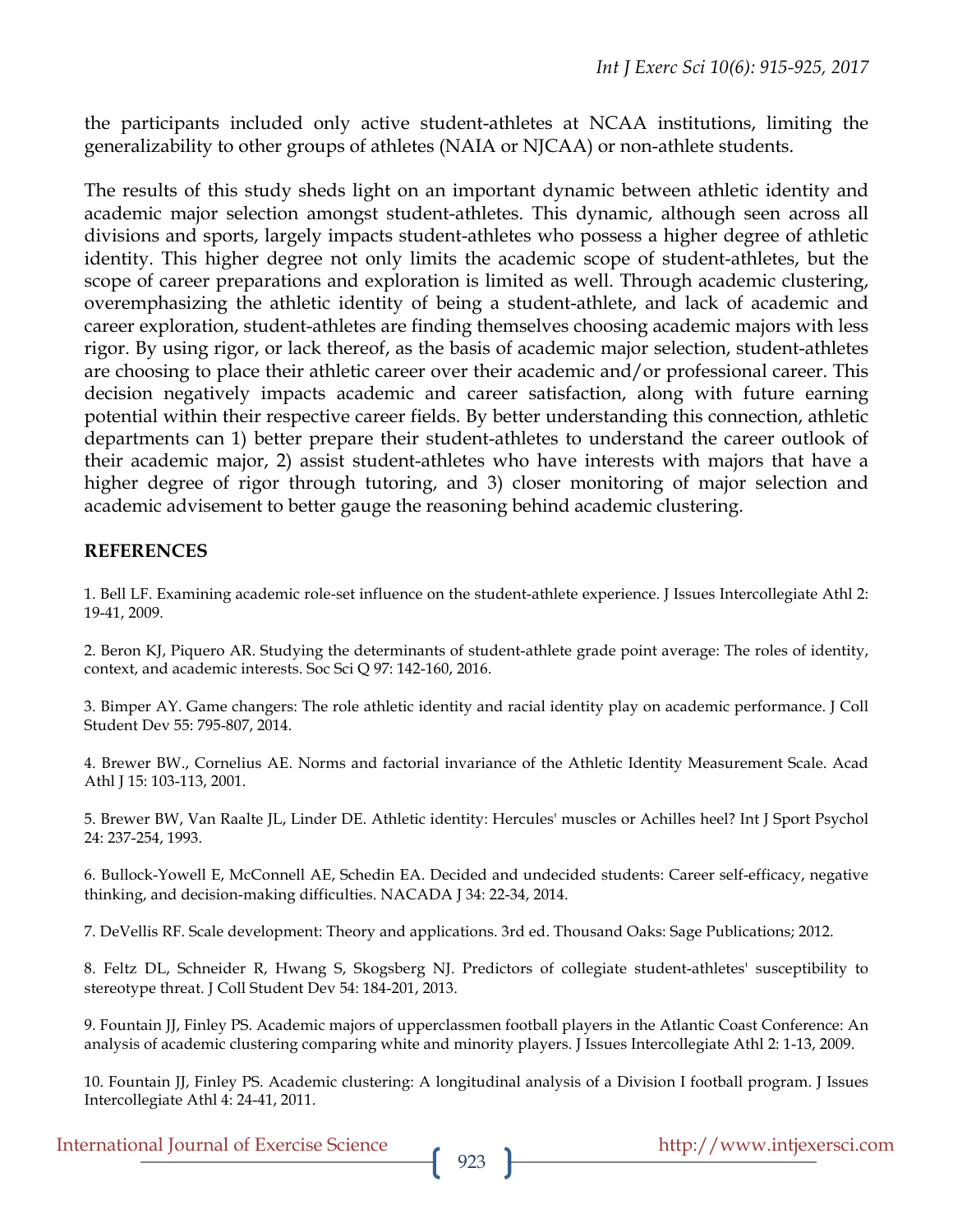11. Gordon VN, Steele GE. The undecided college student: An academic and career advising challenge. 4th ed. Springfield: Thomas Books, 2015.

12. Hardin R, Pate JR. Playbook vs. textbook: Examining academic transitioning of NCAA Division I-FBS football student-athletes. J Study Sports Athl Educ 7: 229-244, 2013.

13. Haslerig SJ, Navarro KM. Aligning athletes' career choices and graduate degree pathways: Implications for 21st-century career development professionals. J Career Dev 43: 211-226, 2016.

14. Houle JLW, Kluck AS. An examination of the relationship between athletic identity and career maturity in student-athletes. J Clin Sport Psychol 9: 24-40, 2015.

15. Houston DA, Baber LD. Academic clustering among football student-athletes and exploring its relationship to institutional characteristics. J Study Sports Athl Educ 11: 66-90, 2017.

16. Hu S, Kuh GD. Being (dis)engaged in educationally purposeful activities: The influences of student and institutional characteristics. Res Higher Educ 43: 555-575, 2002.

17. Huml, MR, Bergman MJ, Hums MA. Comeback player of the year: A conceptual model on former studentathletes returning as adult students. J Study Sports Athl Educ 8: 148-167, 2014.

18. Huml MR, Hancock MG, Bergman MJ. Additional support or extravagant cost? Student-athletes' perceptions on athletic academic centers. J Issues Intercollegiate Athl 7: 410-430, 2014.

19. Jayakumar UM, Comeaux E. The cultural cover-up of college athletics: How organizational culture perpetuates an unrealistic and idealized balancing act. J Higher Educ 87: 488-515, 2016.

20. Killeya-Jones LA. Identity structure, role discrepancy and psychological adjustment in male college studentathletes. J Sport Behav 28: 167-185, 2005.

21. Knight Commission. Correspondence courses spell concern. Retrieved from Knight Commission on Intercollegiate Athletics: http://www.knightcommission.org/students/item/correspondence, 2006.

22. Lally PS, Kerr GA. The career planning, athletic identity, and student role identity of intercollegiate student athletes. Res Q Exerc Sport 76: 275-285, 2005.

23. Lawrence SM, Harrison CK, Stone J. A day in the life of a male college athlete: A public perception and qualitative campus investigation. J Sport Management 23: 591-614, 2009.

24. LeCrom CL, Warren BJ, Clark HT, Marolla J, Gerber P. Factors contributing to student-athlete retention. J Issues Intercollegiate Athl 2: 14-24, 2009.

25. Leppel K. The impact of major on college persistence among freshmen. Higher Educ 41: 327-342, 2001.

26. Miller PS, Kerr GA. The athletic, academic and social experiences of intercollegiate student-athletes. J Sport Behav 25: 346-367, 2002.

27. Murphy GM, Petitpas AJ, Brewer BW. Identity foreclosure, athletic identity, and career maturity in intercollegiate athletes. Sport Psychol 10: 239-246, 1996.

28. National Collegiate Athletic Association. Division I APR continue to reveal academic improvement, some concerns. Retrieved from http://www.ncaa.org/wps/ncaa?ContentID=330, 2007.